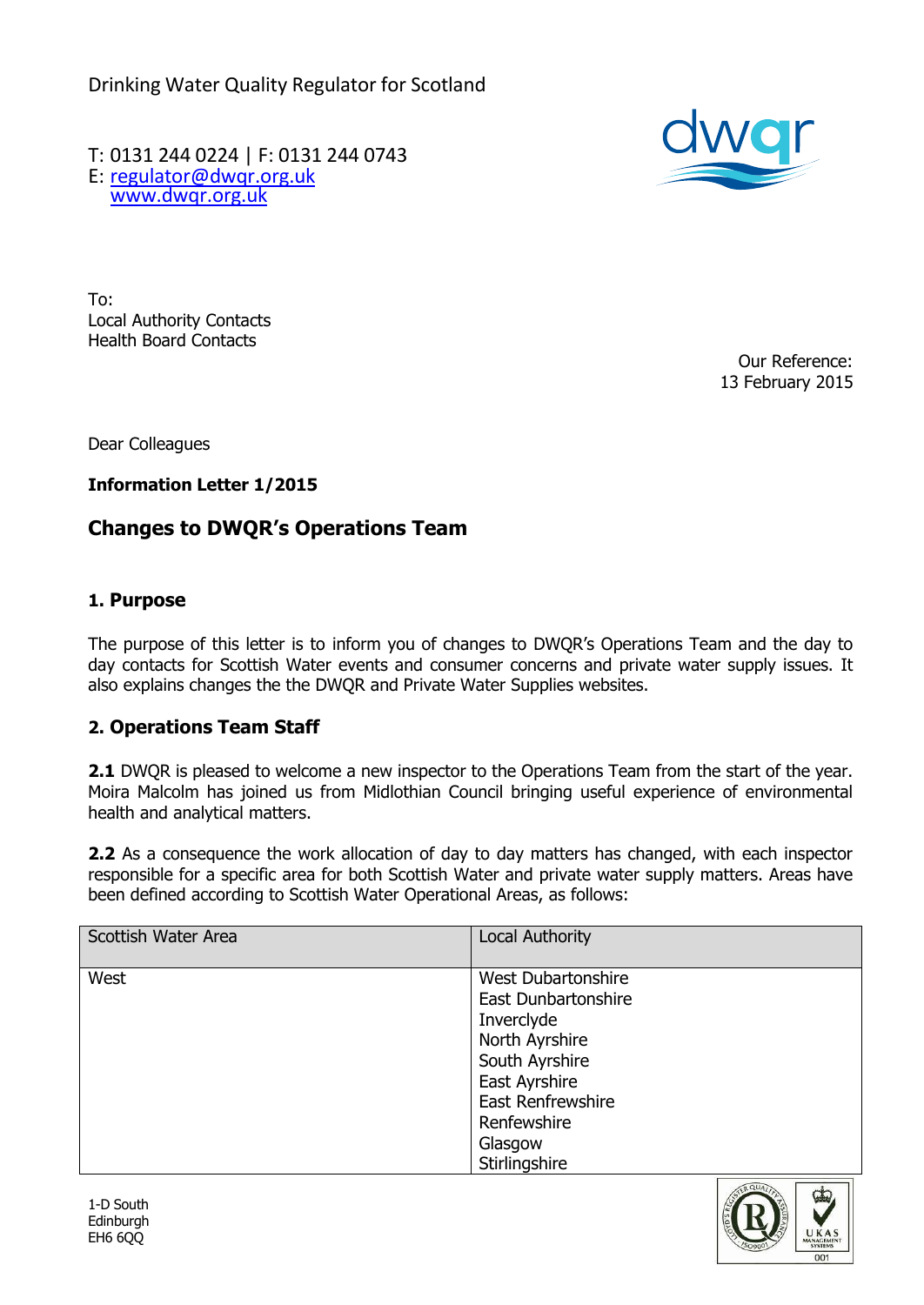|       | <b>Falkirk</b>            |  |
|-------|---------------------------|--|
|       | Clackmannanshire          |  |
| South | South Lanarkshire         |  |
|       | North Lanarkshire         |  |
|       | Dumfries and Galloway     |  |
|       | <b>Scottish Borders</b>   |  |
|       | East Lothian              |  |
|       | Mid Lothian               |  |
|       | City of Edinburgh         |  |
|       | West Lothian              |  |
| East  | Fife                      |  |
|       | Perth and Kinross         |  |
|       | Angus                     |  |
|       | Dundee                    |  |
|       | Aberdeen City             |  |
|       | Aberdeenshire             |  |
|       | Moray                     |  |
|       | Orkney                    |  |
|       | Shetland                  |  |
| North | Highland                  |  |
|       | Comhairle nan Eilean Siar |  |
|       | Argyll and Bute           |  |

**2.3** It is expected that each inspector will be the primary point of contact for matters arising in that area, both in terms of the public and private supplies. It is hoped that this will help to foster a consistent and productive working relationship with both Scottish Water and local authority staff. Naturally, all members of the team will be assisted by other team members where additional expertise or support is required.

| Area         | <b>Name</b>              | Office No.    | Email                                            |
|--------------|--------------------------|---------------|--------------------------------------------------|
| <b>North</b> | Matt Bower               | 0131 244 0743 | matthew.bower@<br>scotland.gsi.gov.uk            |
| South        | Colette Robertson-Kellie | 0131 244 0278 | colette.robertson-kellie@<br>scotland.gsi.gov.uk |
| East         | <b>Bill Byers</b>        | 0131 244 7330 | william.byers@<br>scotland.gsi.gov.uk            |
| West         | Moira Malcolm            | 0131 244 0188 | moira.malcolm@<br>scotland.gsi.gov.uk            |

**2.4** When seeking general advice on private water supplies**, in the first instance contact should be made using the general DWQR telephone number: 0131 244 0190**. This will enable the call to be correctly logged and allocated to the appropriate person.

**2.5** Data issues should continue to be addressed to David Grzybowski, and private water supply grant issues to Lynne McMinn.

## **3.0 DWQR and Private Water Supplies websites**

**3.1** A new, updated, version of the DWOR website will go live at the end of February. This will update the look of the site and make it much easier for us to edit it and add material. The main URL will not change (www.dwqr.org.uk), but the location of some of the internal material may do, meaning that any links from other websites will need to be updated.